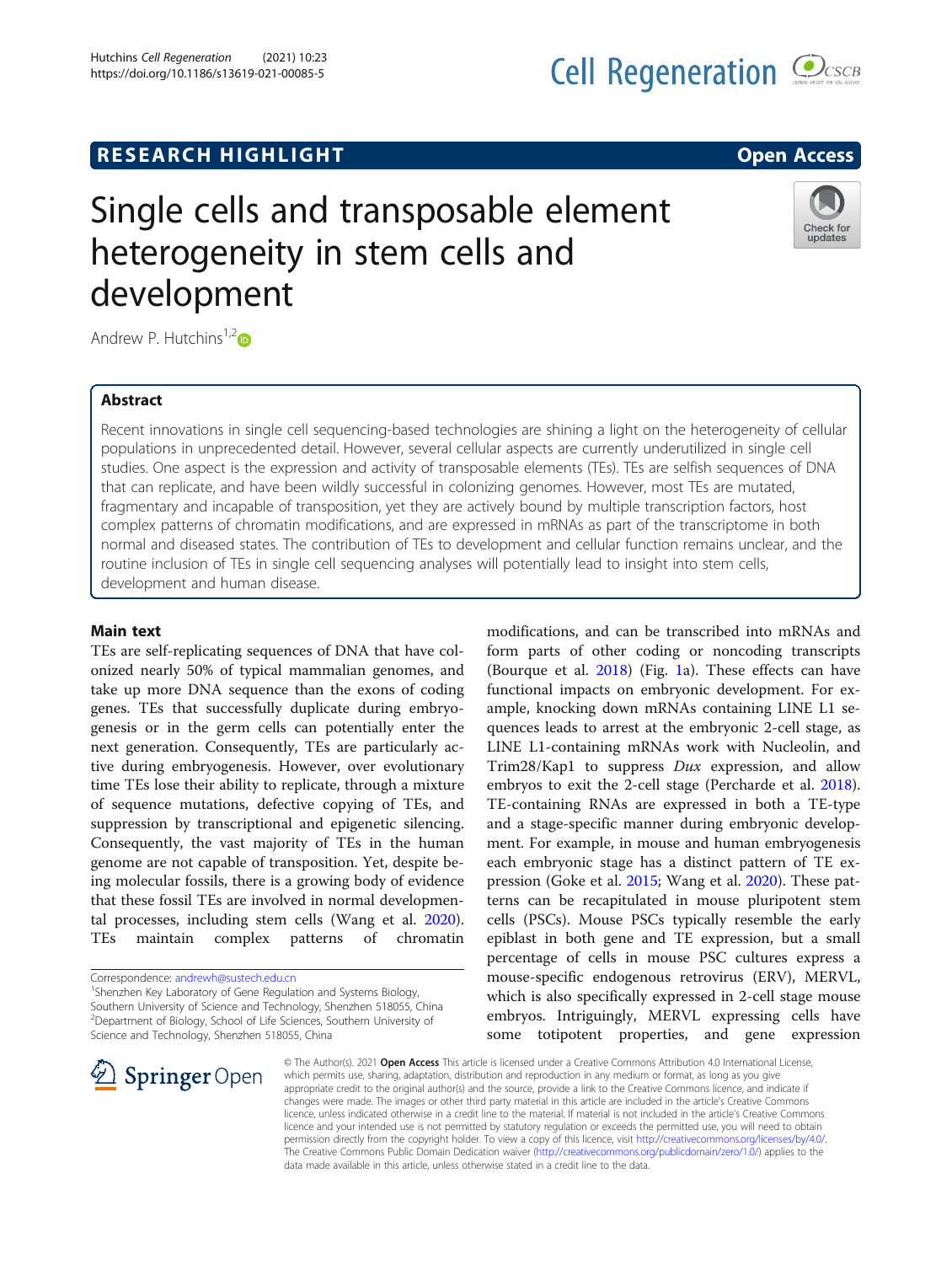<span id="page-1-0"></span>

number of cells express MERVL and have some totipotent properties, whilst some cells express IAPs, which may be associated with reduced developmental potency. c TE transposition to infer developmental lineages. Transposition of TEs can act as natural 'barcodes' to track the developmental lineage of adult human cells. As somatic variation is introduced during development it is propagated during subsequent cell divisions. Ultimately the pattern of TE insertions could be sequenced in single cells, and coupled with spatial transcriptomics could generate a detailed developmental roadmap for human tissues, where genetic engineering of artificial barcode systems is unavailable. d TEs harbor transcription factor binding sites, and recruit specific transcription factors and chromatin modifiers to modify the epigenetic state at TEs. These examples are taken from binding patterns observed in mouse PSCs

reminiscent of 2-cell stage embryos (Macfarlan et al. [2012](#page-3-0)) (Fig. 1b), and there are indications that MERVL mRNAs are functionally important in entry and exit from the 2-cell embryonic stage. TE expression can act as a molecular characteristic to define different states of human PSCs. For example, the human-specific HERVH is expressed in primed hPSCs that resemble the early epiblast, whilst the SVA family of TEs are expressed in naïve hPSCs that resemble the inner cell mass (Theunissen et al. [2016\)](#page-3-0). TEs may thus be a useful marker to explore sub-cell types with enhanced or restricted capabilities within cell cultures (Fig. 1b). TEs are also widely expressed in post implantation tissues, and two recent studies explored the expression patterns of TEs in mouse gastrulation using single cell RNA-seq data (He

et al. [2021](#page-3-0); Shao and Wang [2021](#page-3-0)). Both studies observed TE-type specific expression restricted to developmental lineages, and TE expression had especially complex patterns in extraembryonic tissues.

Whilst the vast majority of TEs are inactive, a few families of TEs are active in humans and mice. These 'hot' TEs retain the ability to transpose, and can introduce variance into the genome. The LINE L1 family is active in humans, and during embryogenesis several TE duplications are potentially introduced into single cells of the germ line, resulting in mosaic germ cells with novel TE insertions (Faulkner and Billon [2018](#page-3-0)). However, extraembryonic and somatic tissues are also sites of TE activity (Chuong [2018\)](#page-3-0), and potentially transposition (Faulkner and Billon [2018](#page-3-0)). In humans, LINE L1s are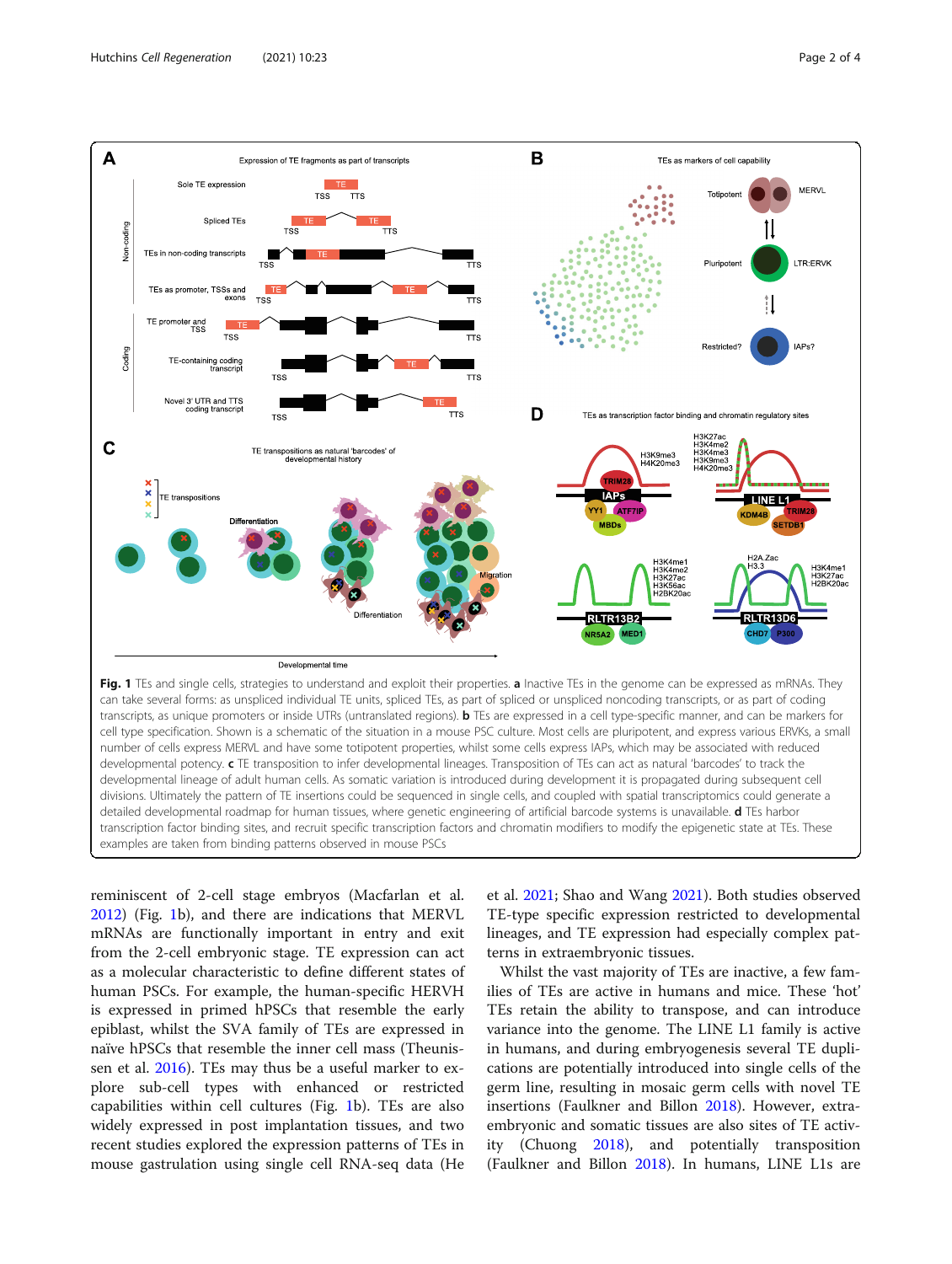particularly active in the extraembryonic and possibly gastrulating embryonic tissues, and LINEs are also active in the developing brain. When LINE L1s duplicate during brain development they are passed to their progeny, leading to mosaicism which could be used to trace the history of cell division and so the developmental lineage of the brain (Fig. [1](#page-1-0)c). An ingenious study took advantage of the somatic mosaicism of the LINE L1-family of TEs in the human brain, although limitations in technology at the time made it possible to look at only a small number of neurons (Evrony et al. [2015\)](#page-3-0). However, innovations in spatial single cell RNA/DNA-seq, which preserves the location of a cell in its tissue, coupled to sequencing of novel retrotransposition events, could lead to a detailed developmental roadmap of the human brain. Whilst not currently feasible in a complete adult organism at the single cell level, technological innovations will eventually make this a viable strategy.

Nonetheless, the analysis of TEs is fraught with difficulty both for measuring TE transcript expression and novel TE insertions. Indeed, estimates of transposition rates in neuronal cells range widely from 0.04 per cell to 13.7 per cell (Faulkner and Billon [2018](#page-3-0)). The large range is due to problems in accurately sequencing novel insertions in the genome. Similar issues trouble the measurement of inactive TE sequence fragments spliced into transcripts (Babarinde et al. [2019\)](#page-3-0). A common solution is to combine all TE copies of the same type into a single 'meta-element' that represents the activity across the genome. This approach can be helpful in single cell analysis, where mapping of short reads to TEs is difficult, and data sparsity remains a challenge. Nonetheless, combining TEs into a single meta-element sacrifices important TE information at specific genomic loci, which could be exploited to understand biological phenomena, such as TE functions at specific genes or regulatory regions. However, the uncertainties in identifying the precise genomic locus of a TE sequence in the DNA has hampered the discovery of simple relationships between a TE and a gene, and may explain the relative paucity of these specific relationships in the literature. An interesting study utilized transcript assembly to improve this aspect in single cell expression analysis (Shao and Wang [2021](#page-3-0)). In that study TEs were first assembled into transcripts using bulk short-read RNA-seq, and then the single cell RNA-seq data was mapped to the assembled transcripts. Their work can potentially place expressed TEs in their genomic context, which can unlock important information. However, assembling transcripts together from short reads is difficult to do accurately, even in species with robust genome and transcriptome annotations (Babarinde et al. [2019\)](#page-3-0). A possible solution involves the application of long-read and single-molecule sequencing technologies to assemble full-length TE containing transcripts in single cells. A recent study exploited both short and long-reads to identify splicing patterns in single cells of mouse embryonic brain, although TEs were not addressed (Lebrigand et al. [2020](#page-3-0)). One complication however, is that long and short reads have both advantages and disadvantages: short reads have excellent dynamic range, but are poor at assembling transcripts, whilst, conversely, long reads are excellent at assembling transcripts, but have weak dynamic range, and can detect extremely rare, possibly spurious transcripts. Ultimately, some combination of long and short reads applied to sc-RNA-seq will be a powerful technique to exploit information from TE sequences in mRNAs.

When TEs are transpositionally active, they compete with the cell transcriptional machinery, and often contain transcription factor (TF) binding sites that the TE exploits to promote their own transcription and so transposition. Hence TEs can and do act as promoters and transcription start sites. In pluripotent stem cells the long terminal repeats (LTRs) from several ERV families act as pluripotent-specific transcription start sites (Fort et al. [2014](#page-3-0)). TEs thus exploit the endogenous transcriptional machinery to promote their own expression by containing TF binding sites for pluripotency TFs (Wang et al. [2020](#page-3-0)). During evolution, as TEs transpose, they shuffle the enhancer elements controlling pluripotency genes. This helps explain the dramatic differences in genome binding sites of two pluripotency TFs, OCT4 and NANOG, in mouse and human PSCs. Despite ostensibly performing the same function and regulating similar sets of genes, OCT4 and NANOG binding sites are substantially different between mouse and human PSCs, most likely due to the activity of TEs (Kunarso et al. [2010\)](#page-3-0). This property of TEs can also help explain why TEs are expressed in somatic cells. Each TF in a family can bind a similar DNA sequence, yet different members of the same TF family can be active in widely divergent cell types and tissues, hence a TF that regulates a TE during embryogenesis may have a corresponding family member in somatic tissues that can activate the same TE. This may help explain the surprising widespread expression and activity of TEs even in somatic tissues, particularly the brain and the immune system (Faulkner and Billon [2018](#page-3-0); He et al. [2021](#page-3-0)). A consequence of TFs binding to TEs is the presence of TE-type specific chromatin modifications (He et al. [2019](#page-3-0)) (Fig. [1d](#page-1-0)). Some TE types are silenced by histone methylations, whilst others have active histone acetylation, and yet further TEs are bivalently marked with by both methylation and acetylation. Almost certainly divergent and combinatorial patterns of TFs binding to TEs is driving this effect. However, much remains to be discovered, as all of the above analysis was performed in